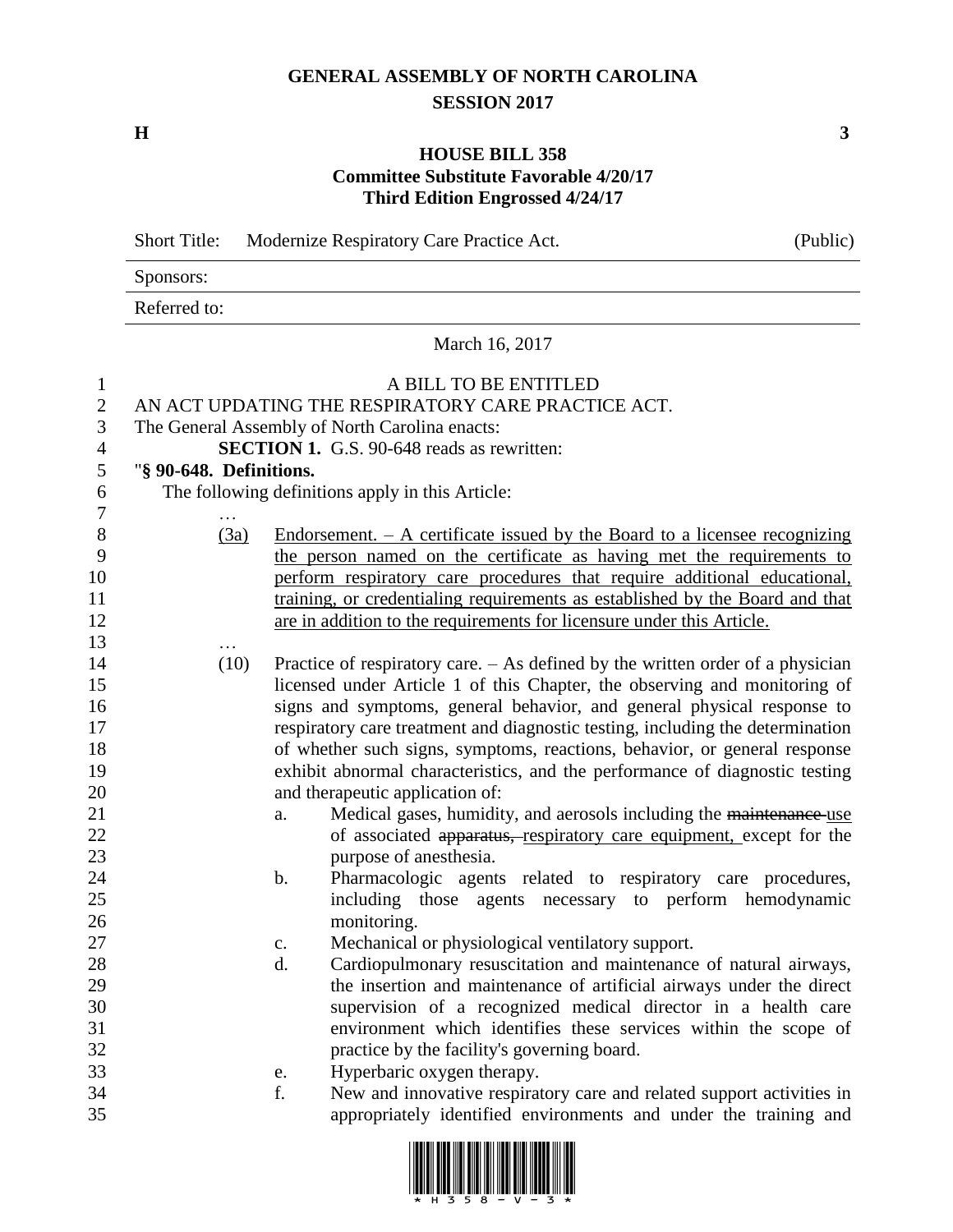|     |         | <b>General Assembly Of North Carolina</b>                                                                                                                | <b>Session 2017</b> |
|-----|---------|----------------------------------------------------------------------------------------------------------------------------------------------------------|---------------------|
|     |         | practice guidelines established by the American Association of                                                                                           |                     |
|     |         | Respiratory Care.                                                                                                                                        |                     |
|     |         | The term also means the interpretation and implementation of a                                                                                           |                     |
|     |         | physician's written or verbal order pertaining to the acts described in                                                                                  |                     |
|     |         | this subdivision.                                                                                                                                        |                     |
|     | (13)    | Support activities. – Procedures-Tasks that do not require formal academic                                                                               |                     |
|     |         | training, including the delivery, setup, and routine maintenance and repair of                                                                           |                     |
|     |         | apparatus. respiratory care equipment. The term also includes giving                                                                                     |                     |
|     |         | instructions on the use, fitting, and application of apparatus, respiratory care                                                                         |                     |
|     |         | therapeutic<br>does<br>not<br>include<br>equipment, but                                                                                                  | evaluation<br>and   |
|     |         | assessment.assessment for an individual patient as defined in rules adopted                                                                              |                     |
|     |         | by the Board."                                                                                                                                           |                     |
|     |         | <b>SECTION 2.</b> G.S. 90-649 $(a)(4)$ reads as rewritten:                                                                                               |                     |
|     | "(4)    | One North Carolina member shall represent the North Carolina Association                                                                                 |                     |
|     |         | of Medical Equipment Services. Atlantic Coast Medical Equipment Services<br>Association."                                                                |                     |
|     |         | <b>SECTION 3.</b> G.S. 90-650(a)(7) reads as rewritten:                                                                                                  |                     |
|     | " $(7)$ | The North Carolina Association of Medical Equipment Services Atlantic                                                                                    |                     |
|     |         | Coast Medical Equipment Services Association shall appoint the member                                                                                    |                     |
|     |         | described in G.S. 90-649(a)(4)."                                                                                                                         |                     |
|     |         | <b>SECTION 4.</b> G.S. 90-652 reads as rewritten:                                                                                                        |                     |
|     |         | "§ 90-652. Powers and duties of the Board.                                                                                                               |                     |
|     |         | The Board shall have the power and duty to:                                                                                                              |                     |
|     |         |                                                                                                                                                          |                     |
|     | (14)    | Establish and adopt rules defining the education and credential requirements                                                                             |                     |
|     |         | for persons seeking endorsement under this Article."                                                                                                     |                     |
|     |         | <b>SECTION 5.</b> G.S. 90-653 reads as rewritten:                                                                                                        |                     |
| (a) |         | "§ 90-653. Licensure requirements; examination.<br>Each applicant for licensure under this Article shall meet the following                              |                     |
|     |         | requirements: do all of the following:                                                                                                                   |                     |
|     | (1)     | Submit a completed application as required by the Board. Board, including a                                                                              |                     |
|     |         | form signed by the applicant consenting to a check of the applicant's                                                                                    |                     |
|     |         | criminal record and to the use of the applicant's fingerprints and other                                                                                 |                     |
|     |         | identifying information required by the State and national repositories.                                                                                 |                     |
|     | (2)     | Submit any fees required by the Board.                                                                                                                   |                     |
|     | (3)     | Submit to the Board written evidence, verified by oath, that the applicant has                                                                           |                     |
|     |         | successfully completed the minimal requirements of a an associate's degree                                                                               |                     |
|     |         | in respiratory care education program as approved by the Commission for                                                                                  |                     |
|     |         | Accreditation of Allied Health Educational Programs, or the Canadian                                                                                     |                     |
|     |         | Council on Accreditation for Respiratory Therapy Education. Commission on                                                                                |                     |
|     |         | Accreditation for Respiratory Care (CoARC) or its successor by arranging                                                                                 |                     |
|     |         | for the applicant's respiratory care education program to submit a verified                                                                              |                     |
|     |         | transcript directly to the Board.                                                                                                                        |                     |
|     | (4)     | Submit to the Board written evidence, verified by oath, that the applicant has<br>successfully completed the minimal requirements for Basic Cardiac Life |                     |
|     |         | Support as recognized by the American Heart Association, the American                                                                                    |                     |
|     |         | Red Cross, or the American Safety and Health Institute.                                                                                                  |                     |
|     | (5)     | Pass the entry-level Submit to the Board written evidence, verified by oath,                                                                             |                     |
|     |         | that the applicant passed the Therapist Multiple-Choice (TMC) examination                                                                                |                     |
|     |         | given by the National Board for Respiratory Care, Inc., or its successor.                                                                                |                     |